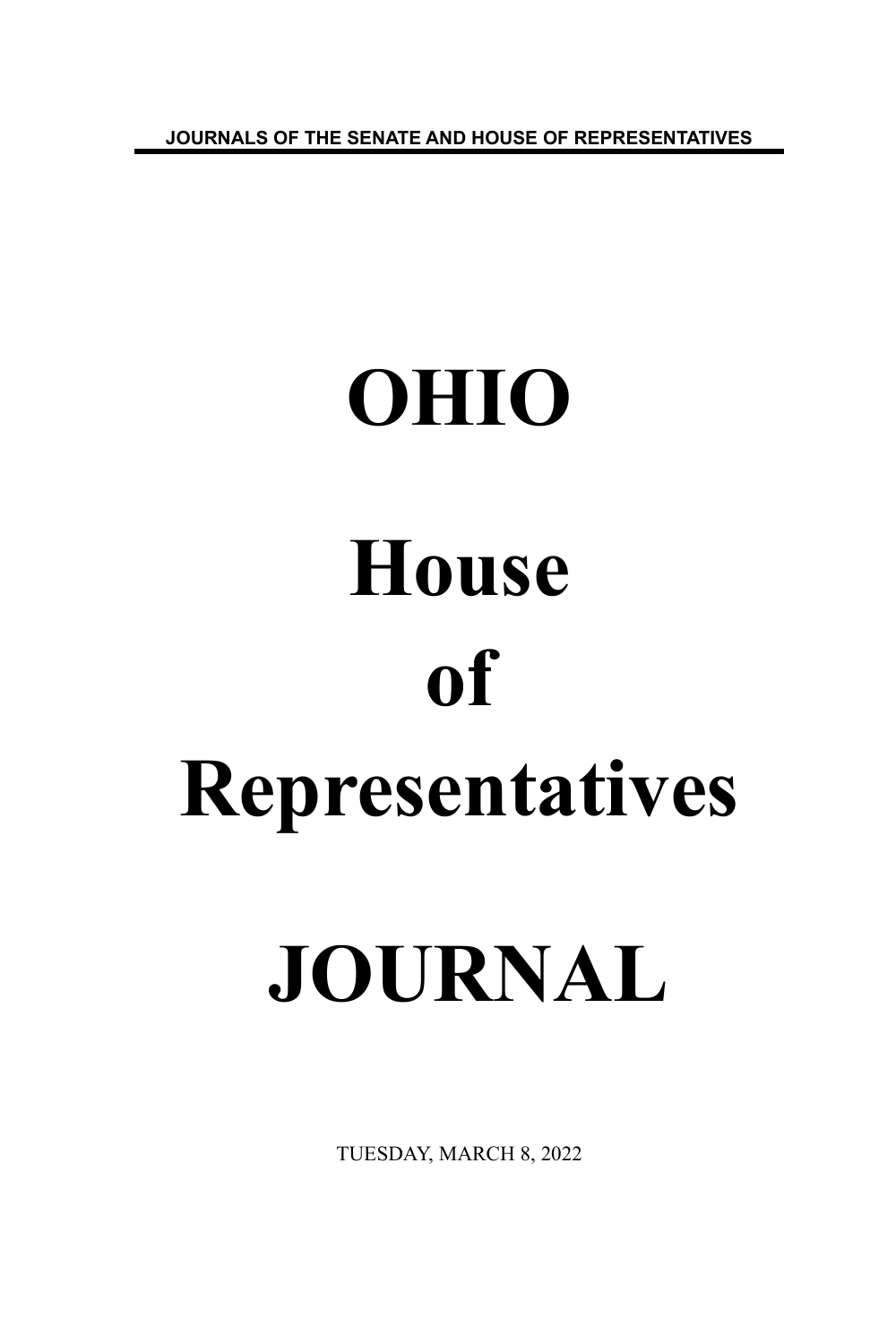# ONE HUNDRED THIRTY-THIRD DAY Hall of the House of Representatives, Columbus, Ohio **Tuesday, March 8, 2022, 9:00 o'clock a.m.**

The House met pursuant to adjournment.

The journal of the previous legislative day was read and approved.

#### **INTRODUCTION OF BILLS**

The following bills were introduced:

#### **H. B. No. 590 -** Representative Boggs.

Cosponsors: Representatives Crossman, Galonski, Leland, Sweeney, Humphrey, White, Brown, Schmidt, Miller, A., Click, Smith, K., Fowler Arthur, Lightbody, Hoops, Lanese, Sobecki.

To enact section 5534.702 of the Revised Code to designate a portion of I-270 in Franklin County as the "Murray Ebner, Holocaust Survivor and Korean War Veteran, Memorial Highway."

#### **H. B. No. 591 -** Representatives Sweeney, Click.

Cosponsors: Representatives Brent, Brown, Crossman, Galonski, Davis, Ingram, Jarrells, Leland, Lepore-Hagan, Lightbody, Miller, A., Miller, J., Miranda, O'Brien, Patton, Ray, Sheehy, Smith, K., Troy, White.

To enact section 5.2529 of the Revised Code to designate "Eating Disorders Awareness Week" in Ohio.

#### **H. B. No. 592 -** Representative Hicks-Hudson.

Cosponsors: Representatives Boyd, Brent, Brown, Hoops, Lightbody, Kelly, O'Brien, Sheehy, Sobecki, Weinstein, White, Lepore-Hagan.

To establish the Urban Farmer Youth Initiative Pilot Program and to make an appropriation.

**H. B. No. 593 -** Representatives Humphrey, Seitz.

Cosponsors: Representatives Brent, Miranda, Boggs, Sobecki, Lepore-Hagan, Weinstein, Blackshear, Boyd, Fowler Arthur, Davis, Lightbody, Leland, Galonski, Liston, Jarrells, Smith, M., Russo.

To amend section 3517.13 of the Revised Code to allow a candidate to use campaign funds to pay certain child care costs.

#### **H. B. No. 594 -** Representative Seitz.

Cosponsors: Representatives Bird, Schmidt, Hillyer, Ray, Holmes, Young, T., Grendell, Hall.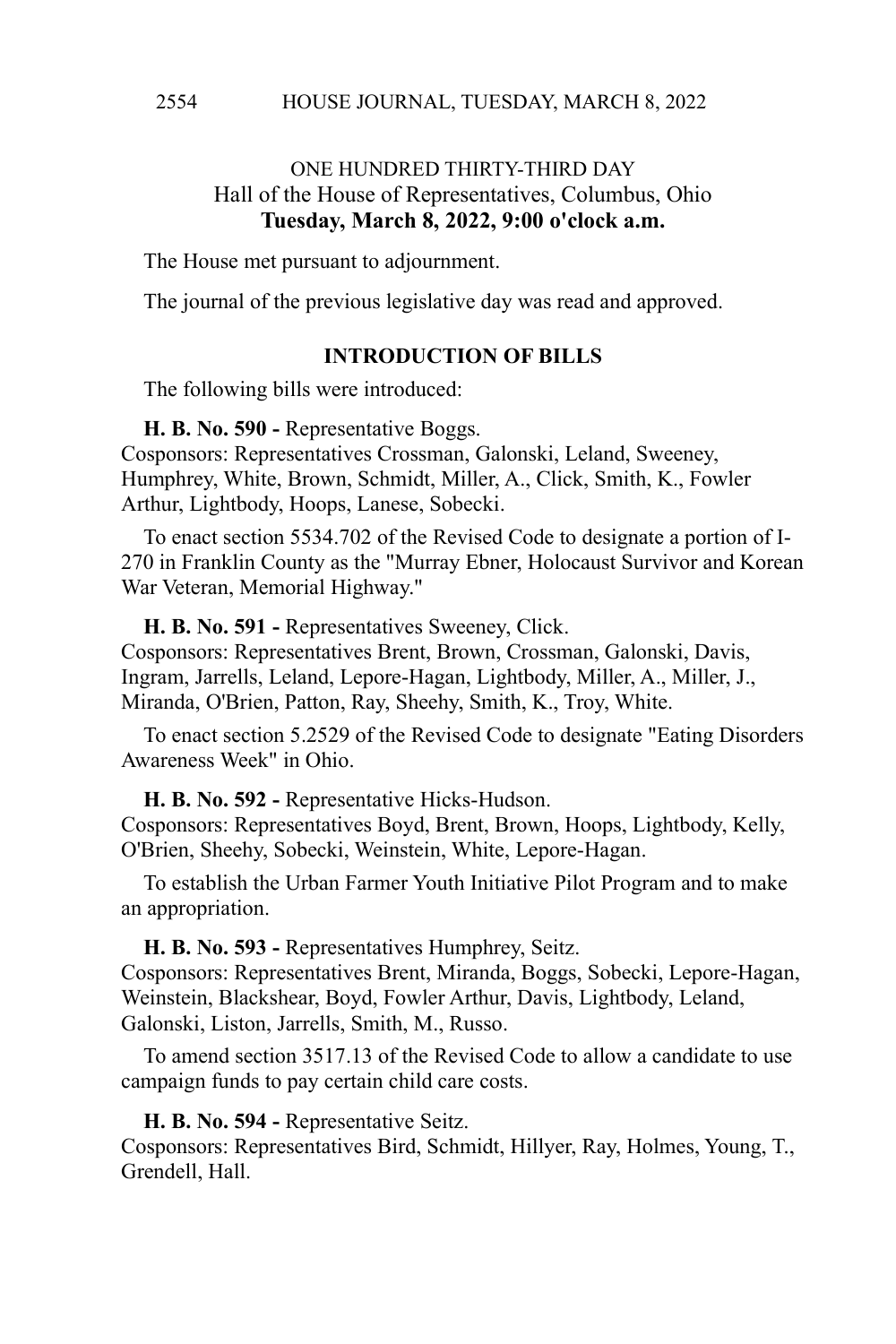To amend sections 3517.081, 3517.10, 3517.102, 3517.1011, 3517.152, 3517.153, 3517.154, and 3517.992; to enact section 3517.158; and to repeal section 3517.109 of the Revised Code to make changes regarding the Ohio Elections Commission and the campaign finance law.

**H. B. No. 595 -** Representative Carruthers.

To amend section 5739.01 of the Revised Code to exempt from sales tax memberships to gyms or other recreational facilities operated by nonprofit  $501(c)(3)$  organizations.

Said bills were considered the first time.

# **REPORTS OF STANDING AND SELECT COMMITTEES AND BILLS FOR SECOND CONSIDERATION**

Representative Kelly submitted the following report:

The standing committee on State and Local Government to which was referred **H. B. No. 422**-Representatives Fraizer, West, et al., having had the same under consideration, reports it back as a substitute bill and recommends its passage.

RE: REGARDS BILLING FOR MUNICIPAL UTILITY, OTHER **SERVICES** 

Representative Wiggam moved to amend the title as follows:

Add the name: "Wiggam"

SCOTT WIGGAM MARILYN S. JOHN JAMIE CALLENDER RODNEY CREECH TIMOTHY E. GINTER BRIAN STEWART SHANE WILKIN

BILL DEAN SARAH FOWLER ARTHUR

The following members voted "NO"

BRIGID KELLY TAVIA GALONSKI MICHAEL J. SKINDELL LISA A. SOBECKI

DIANE V. GRENDELL LATYNA M. HUMPHREY

The report was agreed to.

The bill was ordered to be engrossed and placed on the calendar.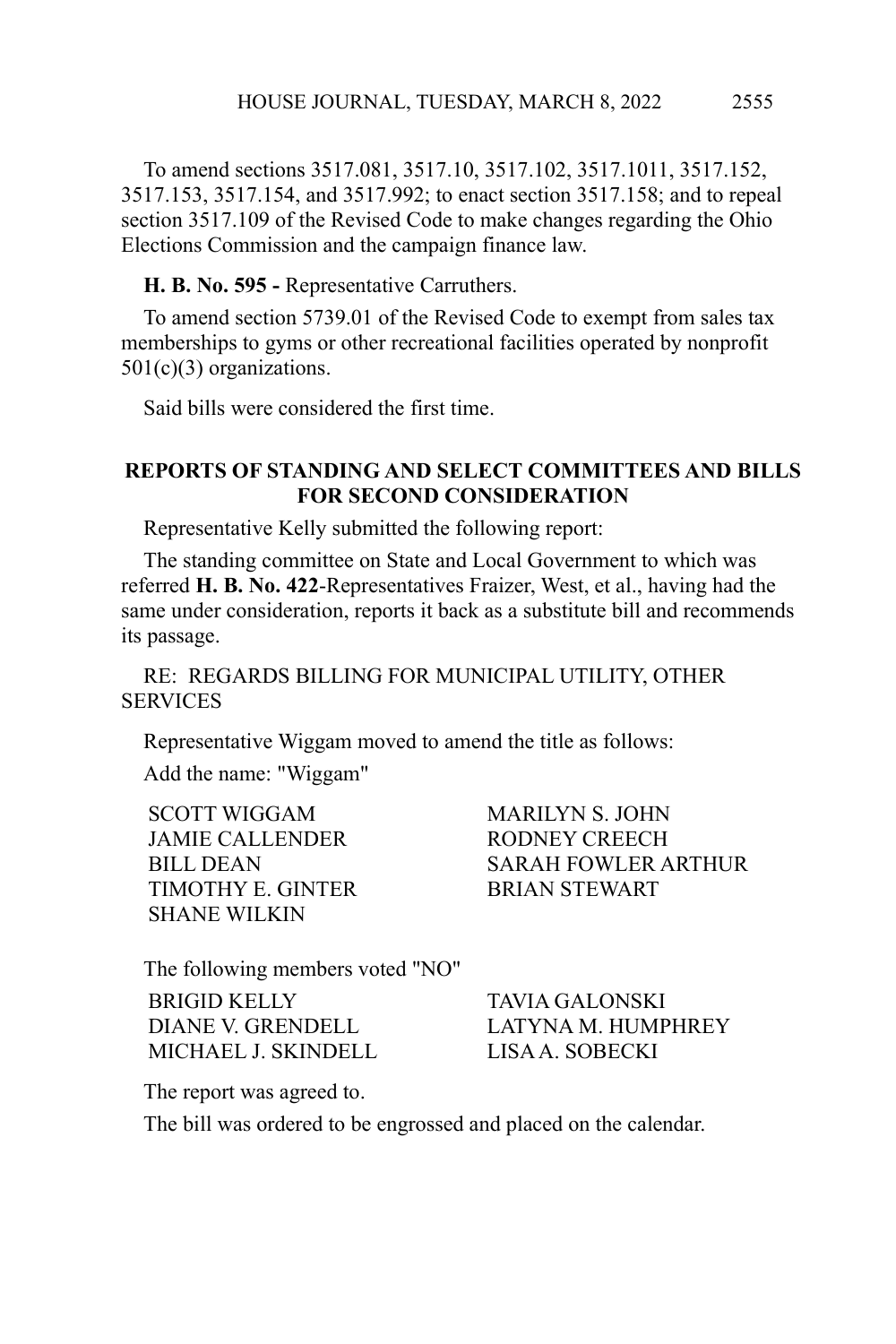Representative Kelly submitted the following report:

The standing committee on State and Local Government to which was referred **Am. S. B. No. 15**-Senator Wilson, et al., having had the same under consideration, reports it back as a substitute bill and recommends its passage.

RE: REVISE FISCAL OFFICER LIABILITY FOR LOSS OF PUBLIC **FUNDS** 

SCOTT WIGGAM MARILYN S. JOHN BRIGID KELLY JAMIE CALLENDER RODNEY CREECH BILL DEAN SARAH FOWLER ARTHUR TAVIA GALONSKI TIMOTHY E. GINTER DIANE V. GRENDELL LATYNA M. HUMPHREY MICHAEL J. SKINDELL LISA A. SOBECKI BRIAN STEWART SHANE WILKIN

The report was agreed to.

The bill was ordered to be engrossed and placed on the calendar.

Representative Russo reported for the Rules and Reference committee recommending that the following House Bills and Senate Bill be considered for the second time and referred to the following committees for consideration:

**H. B. No. 585** - Representatives Fraizer and Young, T. TO CREATE A SPECIAL PURPOSE DEPOSITORY INSTITUTION CHARTER, TO PROVIDE FOR THE FORMATION AND MANAGEMENT OF DECENTRALIZED AUTONOMOUS ORGANIZATION LLCS, TO AMEND THE UNIFORM COMMERCIAL CODE TO ADDRESS THE CLASSIFICATION OF AND PERFECTION OF SECURITY INTERESTS IN DIGITAL ASSETS, AND TO ALLOW BANKS TO PROVIDE CUSTODIAL SERVICES OF DIGITAL ASSETS. To the committee on Government Oversight

**H. B. No. 586** - Representatives Schmidt and Upchurch TO AUTHORIZE THE FILING OF AN INITIAL OR SUBSEQUENT POSTCONVICTION RELIEF PETITION REGARDING A FELONY CONVICTION THAT IS BASED ON DNA TESTING SHOWING ACTUAL INNOCENCE, WHEN THE TESTING WAS DONE AT THE REQUEST OR ON BEHALF OF THE PETITIONER IN THE CASE IN ANY CIRCUMSTANCES, THE STATE, OR ANY GOVERNMENT ENTITY. To the committee on Criminal Justice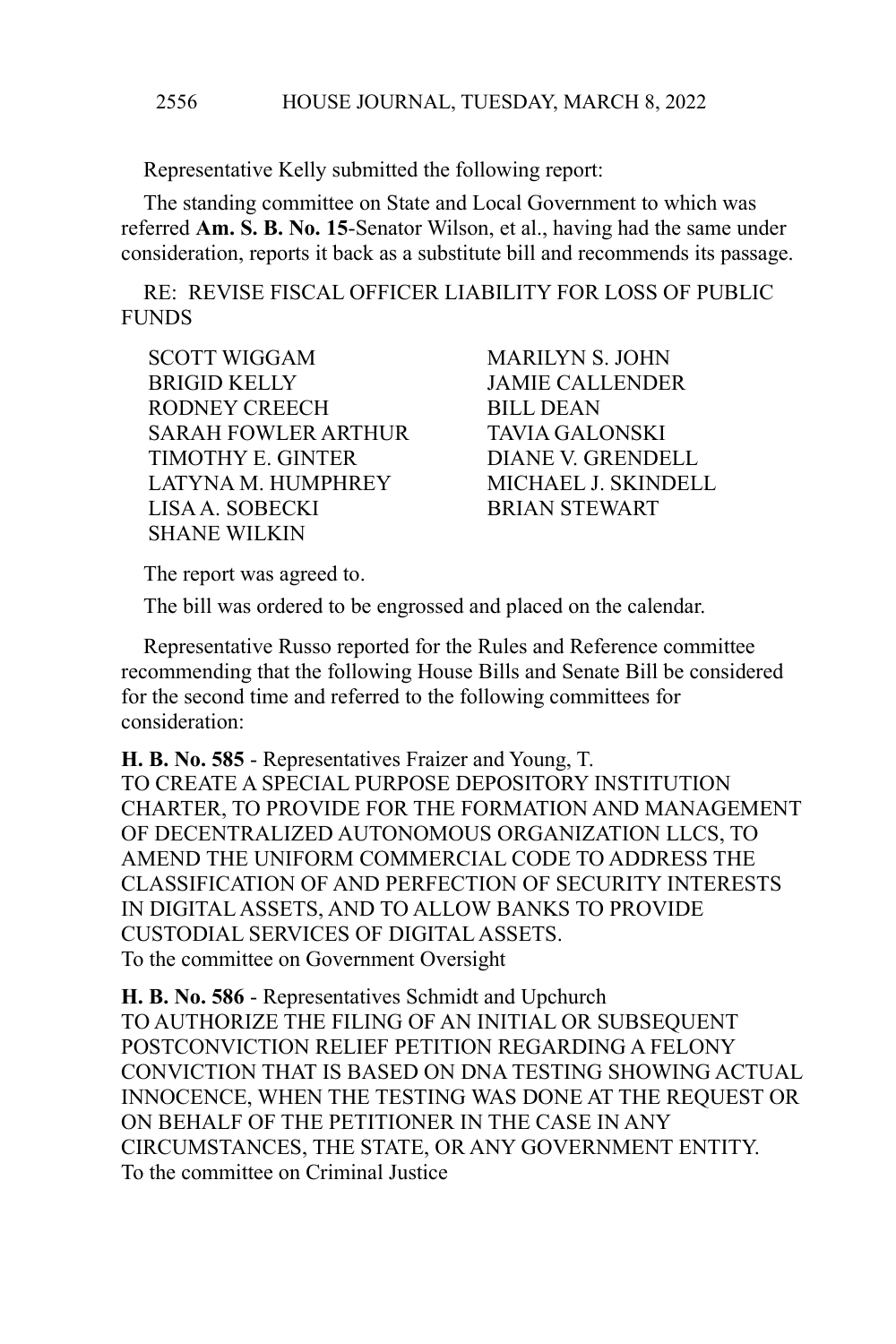**H. B. No. 587** - Representatives Jarrells and Patton TO MODIFY AN INCOME TAX CREDIT FOR LEAD ABATEMENT EXPENSES AND TO MAKE APPROPRIATIONS. To the committee on Finance

**H. B. No. 588** - Representatives Sobecki and Ingram TO DECLARE THE GENERAL ASSEMBLY'S INTENT TO ESTABLISH NEW STATE BOARD OF EDUCATION DISTRICTS. To the committee on Government Oversight

**H. B. No. 589** - Representative Ferguson TO DESIGNATE A PORTION OF STATE ROUTE 7 IN JEFFERSON COUNTY AS THE "SHERIFF FREDRICK J. ABDALLA MEMORIAL HIGHWAY." To the committee on Transportation and Public Safety

**Sub. S. B. No. 225** - Senator Schuring TO MODIFY THE HISTORIC REHABILITATION AND THE OPPORTUNITY ZONE INVESTMENT TAX CREDITS, TO ADJUST THE APPLICABILITY OF CERTAIN RECENTLY ENACTED PROVISIONS RELATED TO TAX INCREMENT FINANCING AND DOWNTOWN REDEVELOPMENT DISTRICTS, AND TO AUTHORIZE THE CITY OF CANTON TO DISTRIBUTE MONEYS IN THE HARTFORD-HOUTZ POOR FUND TO THE CANTON EX-NEWSBOYS ASSOCIATION OR ANY OTHER CHARITABLE ORGANIZATION. To the committee on Ways and Means

ROBERT R. CUPP TIMOTHY E. GINTER C. ALLISON RUSSO CINDY ABRAMS RICHARD D. BROWN DON JONES JESSICA E. MIRANDA SCOTT OELSLAGER PHIL PLUMMER
BILL SEITZ THOMAS WEST

Representative Abrams moved that the House and Constitutional Rules requiring bills to be considered by each house on three different days be suspended as to the second consideration of all House Bills and Senate Bill contained in the report of the committee on Rules and Reference.

The motion was agreed to without objection.

The report was agreed to.

Said House Bills and Senate Bill were considered the second time and referred as recommended.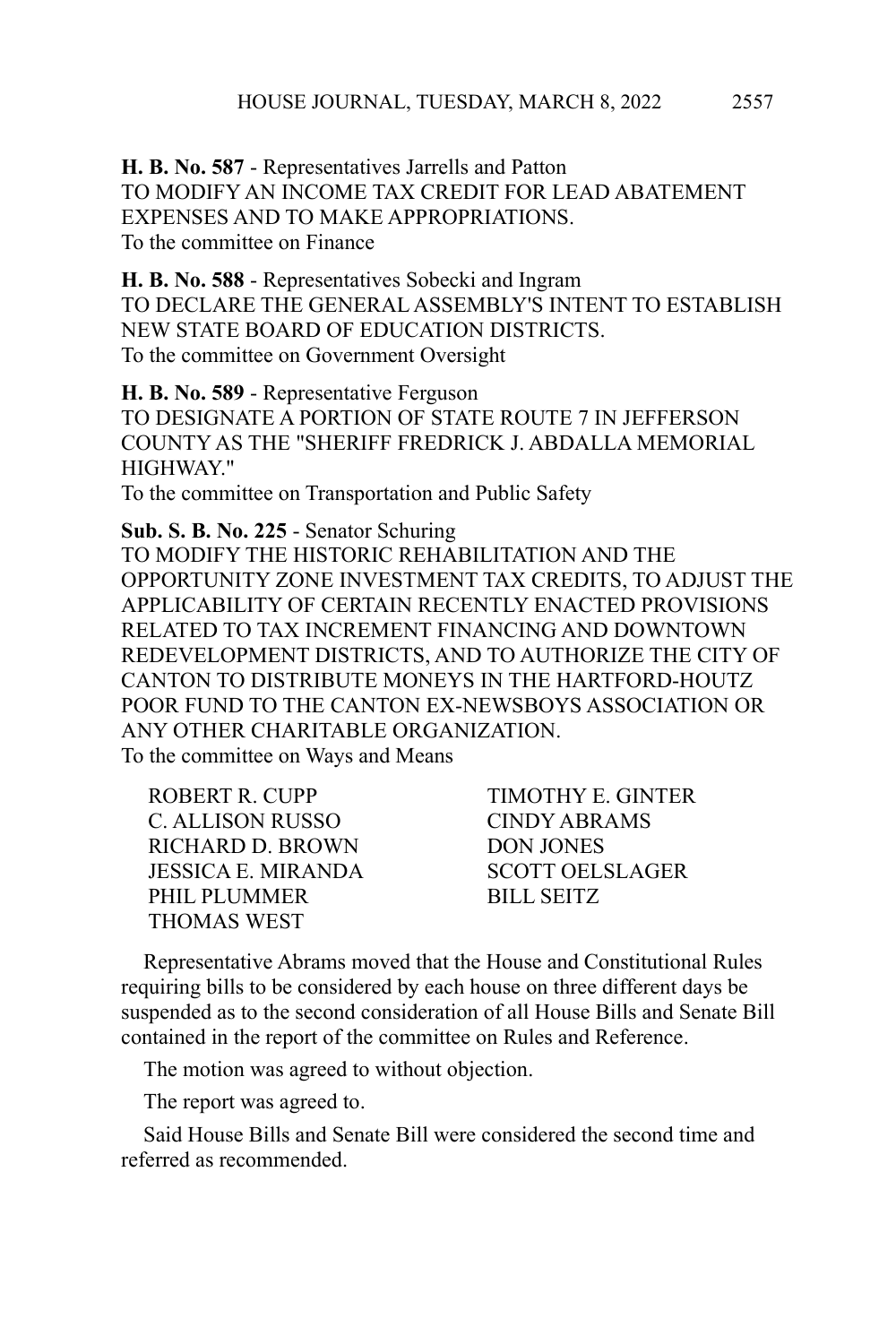# **MOTIONS AND RESOLUTIONS**

Representative Russo reported for the Rules and Reference committee recommending that the following resolutions be read by title only and approved:

# **H. R. No. 196** - **Representative Abrams**

Honoring the William Henry Harrison High School girls wrestling team as the 2022 OHSWCA State Champion.

# **H. R. No. 197** - **Representative Abrams**

Honoring Raegan Briggs as a 2022 State Wrestling Champion.

# **H. R. No. 198** - **Representative Abrams**

Honoring Chloe Dearwester as a 2022 State Wrestling Champion.

# **H. R. No. 199** - **Representative Hillyer**

Honoring Schoenbrunn Village on its Two Hundred Fiftieth Anniversary.

# **H. R. No. 200** - **Representative Sykes**

Honoring Jonny Marshall on winning a 2022 Division I State Swimming Championship.

# **H. R. No. 201** - **Representative Lampton**

Honoring the Beavercreek High School boys swimming and diving team on winning the 2022 Division I State Championship.

> /s/ROBERT R. CUPP Robert R. Cupp, Chair

Representative Abrams moved that the Rules and Reference committee report on resolutions be agreed to and that the resolutions contained therein be approved.

The motion was agreed to.

# Message from the Senate

Mr. Speaker:

I am directed to inform the House of Representatives that the Senate has concurred in the House amendments to:

**Am. Sub. S. B. No. 9** - Senators McColley, Roegner – et al.

**Sub. S. B. No. 215** - Senator Johnson – et al.

Attest: Vincent L. Keeran, Clerk.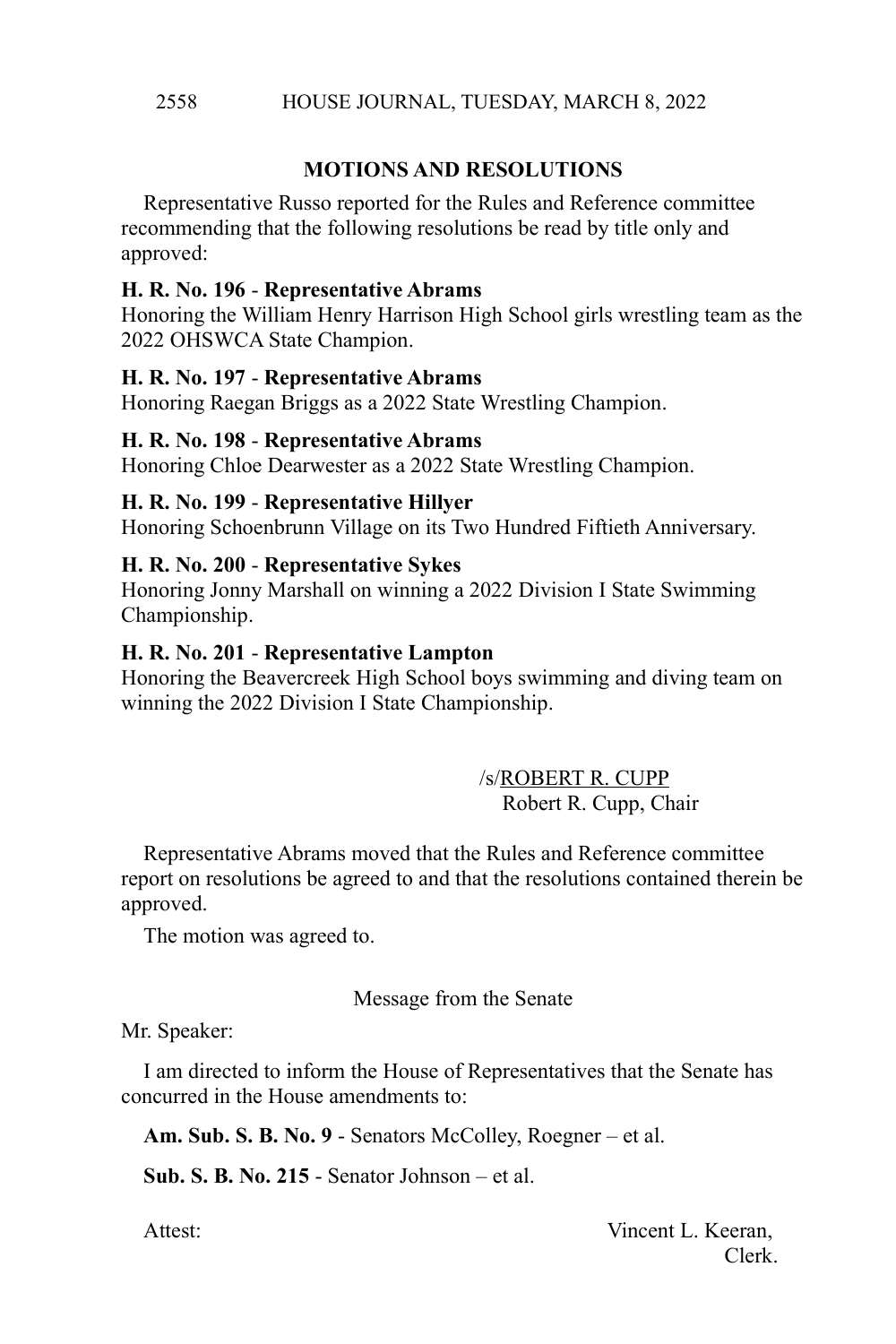#### Message from the Senate

Mr. Speaker:

I am directed to inform the House of Representatives that the Senate has concurred in the passage of the following bills:

#### **H. B. No. 136** - Representative Lipps

Cosponsors: Representatives Russo, Cutrona, Lepore-Hagan, Carfagna, Carruthers, Crossman, Edwards, Fraizer, Galonski, Ghanbari, Ginter, Hillyer, Koehler, Leland, Miller, J., O'Brien, Oelslager, Pavliga, Riedel, Roemer, Sheehy, Troy, Weinstein, West, White, Young, T., Speaker Cupp Senators Antonio, Blessing, Cirino, Craig, Fedor, Hackett, Huffman, S., Johnson, Lang, Maharath, Reineke, Romanchuk, Rulli, Schaffer, Schuring, Sykes, Thomas, Wilson, Yuko

To amend section 5162.06 and to enact sections 5164.061 and 5167.15 of the Revised Code regarding Medicaid coverage of chiropractic services.

#### **H. B. No. 158** - Representatives Baldridge, Plummer

Cosponsors: Representatives Seitz, Smith, K., Ghanbari, Ray, Miller, J., Riedel, Abrams, Carruthers, Troy, Gross, Johnson, White, LaRe, Young, T., Jones, Bird, Carfagna, Cross, Crossman, Cutrona, Edwards, Galonski, Ginter, Hall, Hicks-Hudson, Hillyer, Hoops, Householder, Jarrells, Kelly, Kick, Koehler, Lampton, Lanese, Leland, Lepore-Hagan, Lightbody, Liston, Manning, Miranda, O'Brien, Patton, Pavliga, Russo, Sheehy, Skindell, Smith, M., Sobecki, Weinstein, West Senators Antonio, Blessing, Brenner, Cirino, Craig, Dolan, Fedor, Gavarone, Hackett, Hoagland, Johnson, Lang, Maharath, McColley, O'Brien, Peterson, Reineke, Romanchuk, Rulli, Schaffer, Thomas, Wilson, Yuko

To enact section 3737.52 of the Revised Code to prohibit the use of class B firefighting foam containing intentionally added PFAS chemicals for testing and training purposes.

Attest: Vincent L. Keeran, Clerk.

Message from the Senate

Mr. Speaker:

I am directed to inform the House of Representatives that the Senate has adopted the following concurrent resolution in which the concurrence of the House is requested:

**S. C. R. No. 14** - Senator Schaffer

Cosponsors: Senators Lang, Cirino, Brenner, Dolan, Johnson, Peterson, Reineke, Romanchuk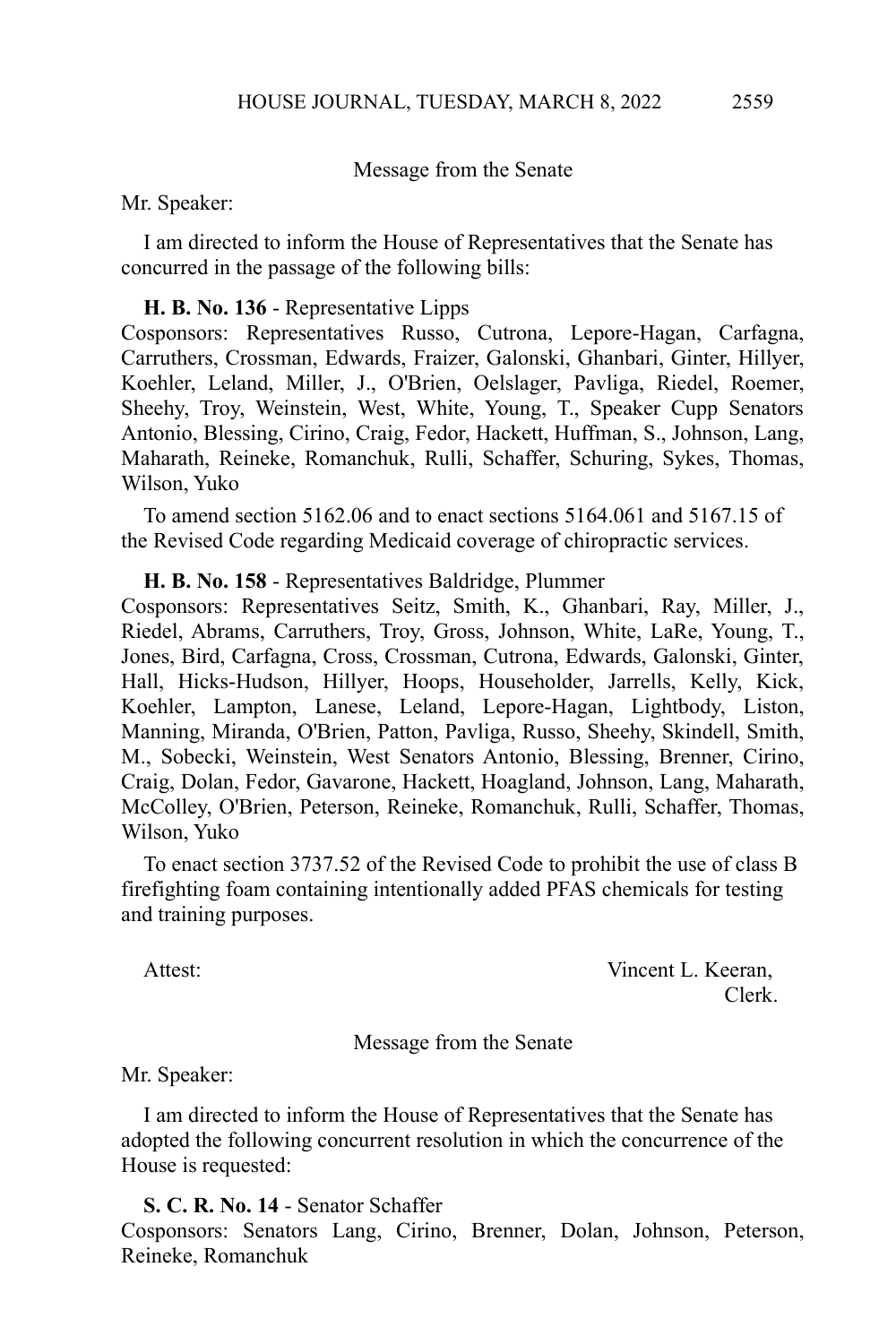HOUSE JOURNAL, TUESDAY, MARCH 8, 2022 2560

To urge Congress to make changes to the Fair Labor Standards Act to allow a person under 16 years of age to be employed between 7 p.m. and 9 p.m. during the school year.

Attest: Vincent L. Keeran, Clerk.

Said concurrent resolution was referred to the committee on Rules and Reference under the Rule.

Message from the Senate

Mr. Speaker:

I am directed to inform the House of Representatives that the Senate has passed the following bills in which the concurrence of the House is requested:

**S. B. No. 46** - Senators Yuko, Rulli

Cosponsors: Senators Roegner, Hoagland, Schaffer, Antonio, Blessing, Brenner, Cirino, Craig, Dolan, Fedor, Hackett, Hottinger, Johnson, Lang, Maharath, Manning, Reineke, Romanchuk, Schuring, Sykes, Thomas, Williams, Wilson

To enact sections 107.22, 107.23, and 107.24 of the Revised Code to create the Commission on Eastern European Affairs and the Office of Eastern European Affairs and to make an appropriation.

# **Sub. S. B. No. 239** - Senator Blessing

Cosponsors: Senators Roegner, Lang, Kunze, Romanchuk, Johnson, Antonio, Cirino, Gavarone, Hackett, Manning, Reineke, Rulli, Thomas, Wilson, Yuko,

To enact sections 5103.57, 5103.58, and 5103.59 of the Revised Code regarding qualifications for professional treatment staff.

#### **Sub. S. B. No. 249** - Senator Wilson

Cosponsors: Senators Cirino, Romanchuk, Maharath, Hackett, Blessing, Craig, Dolan, Hottinger, Johnson, Lang, McColley, Reineke, Rulli, Schuring, Sykes, Thomas, Yuko

To enact sections 1355.01, 1355.02, 1355.03, 1355.04, 1355.05, 1355.06, 1355.07, 1355.08, 1355.09, 1355.10, and 1355.11 of the Revised Code to create a regulatory sandbox program for novel financial products and services.

Attest: Vincent L. Keeran, Clerk.